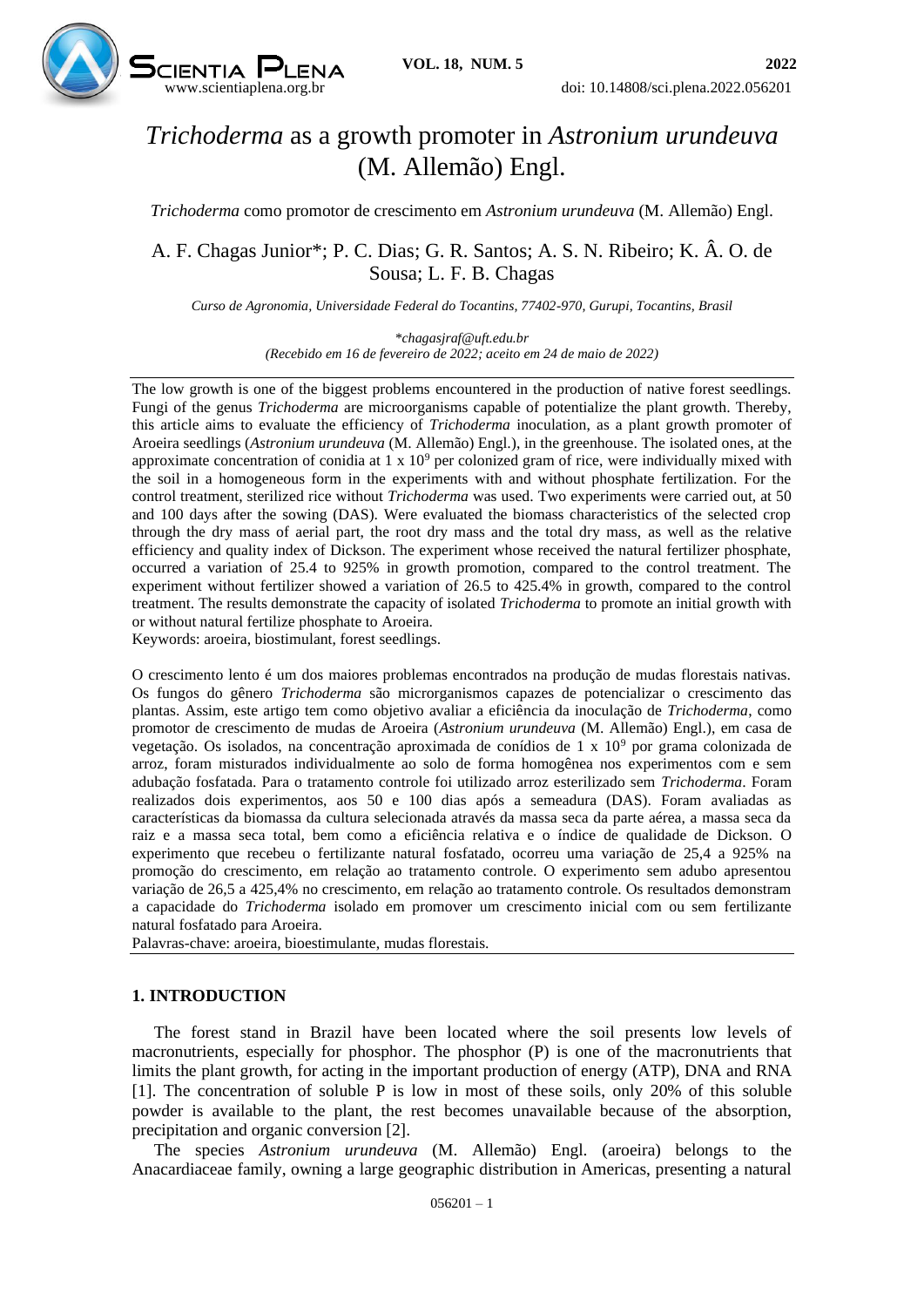distribution in South America, that can be founded in plant formation of caatinga, Cerrado and rain forests, with the area varying depending on the local, reaching up to 30 m in height [3]. It was widely explored for having a heavy, compact and rot- resistant wood the low growth is one of the biggest problems encountered in the production of native forest seedlings. The aroeira is classified as a tardy or climax species [3].

In this context, with the accelerated growth of agriculture, seeking for efficient alternatives that do not cause damage to environment, which can be used to the contribute to the growth of agricultural production and, consequently, decrease the risks of consuming contaminated food with pesticides [4]. The use of microorganisms such as *Trichoderma* spp. can contribute to the plant growth, which can reduce input costs. These fungi are rhizosphere colonizer and are freeliving, being one of the most studied because they present plant growth promotion activity and phytopathogen biocontrol agents [5-7]. They can provide a wide range of benefits to the plant, such as significant increase of seed germination [8], improve nutrient absorption and efficient use of fertilizer in function of the phosphate solubilization ability, higher growth, higher weight of dry root and aerial part, increases the side roots [7, 9], increase the resistance to hydraulic stress, to salt and high temperature [10], act in the biological control of parasitism, hyperparasitism, mycroparasitism and promotes systematic disease resistance, growth hormones synthesis such as auxin, gibberellins and cytokines [11-15].

In the production of seedling in native species, the *Trichoderma* is not used much, but there are some results that prove their efficiency in case of emergency and cambará growth (*Gochnatia polymorpha* (Less.) Cabrera) and in the growth promotion of Rubber tree (*Hevea brasiliensis* Muell. Arg.) [16, 17] and eucalyptus [18]. Considering the lower level of nutrient soils of Cerrado and the propitiated benefits through the interaction of plant x *Tricchoderma*, the study have the objective of evaluate the isolations of *Trichoderma* in the promotion of initial growth of aroeira (*Myracrodruon urundeuva* Fr. All.) in soils with and without fertilize natural phosphate.

#### **2. MATERIAL AND METHODS**

The experiments were conduct in greenhouses and in the Laboratory of Microbiology of the Universidade Federal do Tocantins, *campus* of Gurupi (11°43'S e 49°04'W, a 280 m of altitude). According to Köppen classification, the weather of the region is Aw, defined as tropical hot and humid with a raining season in the summer and dry season in the winter.

Two independent experiments were carried out, one with phosphate fertilizer and another without phosphate fertilizing, both inoculated with *Trichoderma* isolates. Each experiment had a completely randomized design (CRD), containing six treatments, being five treatments inoculated with different species of *Trichoderma* spp. and a control treatment without inoculation, with 10 repetitions. The isolates were previously characterized by sequencing of TEF region (Translation Elongation Factor) and identified by access codes in GenBank (Table 1) at Biologic Institute of São Paulo.

| usea in mis stuay. |                                |          |           |  |  |  |
|--------------------|--------------------------------|----------|-----------|--|--|--|
| Isolate            | Species identification         | GenBank  | Reference |  |  |  |
|                    |                                | access   |           |  |  |  |
| <b>UFT 201</b>     | T. asperelloides GJS 04-217    | DQ381958 | [19]      |  |  |  |
| <b>UFT 202</b>     | T. harzianum CIB T23           | EU279989 | [20]      |  |  |  |
| <b>UFT 203</b>     | <i>T. harzianum</i> CIB T23    | EU279989 | [20]      |  |  |  |
| <b>UFT 204</b>     | T. longibrachiatum DAOM 167674 | EU280046 | [20]      |  |  |  |
| <b>UFT 205</b>     | T. asperelloides GJS 04-217    | DQ381958 | [19]      |  |  |  |

*Table 1. GenBank access codes for the* Trichoderma *isolates (TEF region - translation elongation factor) used in this study.*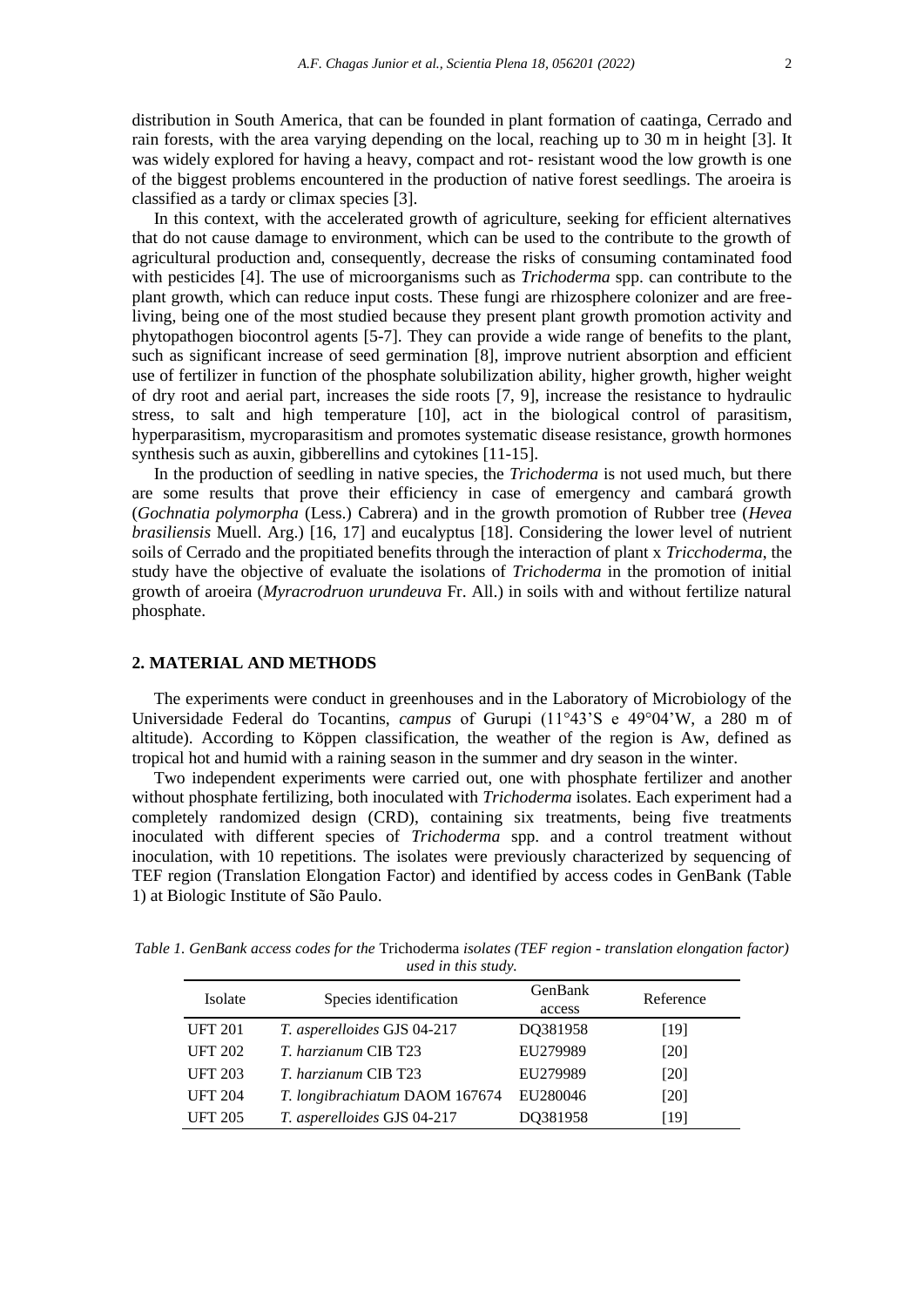Pots with a capacity of 2 kg were used. The substrate used was removed from the superficial layer of the soil (0-20 cm) a dystrophic latossolo Vermelho-amarelo [21], medium texture, in an experimental cultivation area at the Federal University of Tocantins, Gurupi-TO, previously sieved in a 4 mm mesh. Collected samples were analyzed in Soil Laboratory of UFT, obtaining the following characteristics: Ca +Mg 2.55 cmol dm<sup>-3</sup>; Ca 1.80 cmol dm<sup>-3</sup>; Mg 0.75 cmol dm<sup>-3</sup>; Al 0.00 cmol dm<sup>-3</sup>; H+Al 5.54 cmol dm<sup>-3</sup>; K 0.21 cmol dm<sup>-3</sup>; CTC (T) 8.31 cmol dm<sup>-3</sup>; SB 2.76 cmol dm<sup>-3</sup>; K 83.54 mg dm<sup>-3</sup> (ppm); P (Mel) 5.85 mg dm<sup>-3</sup> (PP); V 33.27%; M 0.00%; Mat. Org. 2.56% 25.59 g dm<sup>-3</sup>; pH CaCl<sub>2</sub> 4.80, H<sub>2</sub>O 5.38 [22].

The *Trichoderma* isolates were grown separately in a petri dish containing PDA medium (200 g potato, 20 g dextrose, 15 g agar in 1000 mL water) and incubated at  $25 \pm 2$  C with a photoperiod of 12 hours in BOD camera (Biochemical Oxygen Demand), for seven days, a determined period for the growth of *Trichoderma* colonies. Polypropylene bags containing 300 g of commercial rice and 300 mL of distilled water were prepared and autoclaved at 121º C for 1 hour. After cooling, six 5 mm diameter disks of each isolate were placed separately, grown in BDA medium. Every two days, the substrate containing rice was revolved to facilitate gas exchange, breakdown of mycelial aggregates and increase of sporulation. After seven days of incubation, 1 g of rice was removed to qualify the spore's concentration. From spore suspensions obtained by adding 9 mL of  $H_2O$  and 1 g of the colonized substrate in a test tube, homogenization was performed in a vortex mixer [18]. Each one of the suspensions, an aliquot was taken to count the spores, with the aid of a Neubauer chamber. The average *Trichoderma* isolates sporulation of conidia was 2.4 x  $10^9$  (UFT 201), 1.4 x  $10^9$  (UFT 202), 2.2 x  $10^9$  (UFT 203), 2.0 x  $10^9$  (UFT 204) and 1.1 x  $10^9$  (UFT 205).

Were used 30 g of each bag of rice colonized with *Trichoderma* for subsequent infestation in the soil. The *Trichoderma* isolates were individually mixed in the soil as a homogeneous form at the experiments with and without phosphate fertilization. For the control treatment, at the both experiments, were use 30 g of sterilized rice and without *Trichoderma*.

In the experiment with phosphate fertilization, 0.3 g of phosphate were used in each repetition, being mixed homogeneously together with the *Trichoderma* isolates. The phosphate concentrate used was Angico, obtained from Galvani (Fertilize Industry), with a 32% content of  $P_2O_5$ .

A week after the *Trichoderma* isolates being inoculate do the soil, occurred a planting of 5 seeds of aroeira per vase, the depth was 0.5 cm, without previous treatment of the seeds. Paring was made 15 days after the planting, leaving one plant per vase. Irrigation was performed manually, twice a day, once in the morning and once in the afternoon, for 100 days.

Two evaluations were performed, one at 50 days after sowing (DAS) and another at 100 DAS. Plants were dried in a forced-air oven at 65 to 70°C for 72 hr. The morphological parameters evaluated were: height (H); root length (RL); neck diameter (ND); shoot dry mass (SDM); root dry mass (RDM); total dry mass (TDM). At 100 DAS in both experiments, the relative efficiency of each treatment was determined, calculated according to the formula:  $ER =$ (SDM inoculated with the isolates/SDM without inoculant) x 100. Also, the Dickson quality index (DQI) was determined at 100 DAS, which is the relation between total dry mass (TDM) by the sum of the ratio between height (H) and stem diameter (SD) and the shoot dry mass (SDM) by root dry mass (RDM) [23]:  $DOI = [TDM / (H / ND) + (SDM / TDM)]$ . The data were submitted to analysis of variance using the statistical program ASSISTAT version 7.7 beta and the mean were compared by the Duncan test at 5% probability.

#### **3. RESULTS AND DISCUSSION**

In the first experiment, in a natural phosphate fertilized soil, considering the variables stem diameter (SD), shoot dry mass (SDM), root dry mass (RDM) and total dry mass (TDM), all isolates were superior  $(p \le 0.05)$  the control at 50 days after sowing (DAS) (Table 2). The height (H), root length (RL), SD and RDM values of the UFT 203 isolate were about 110, 35.9, 58.3 and 366.6% higher than the control treatment, respectively. The isolate UFT 202 was superior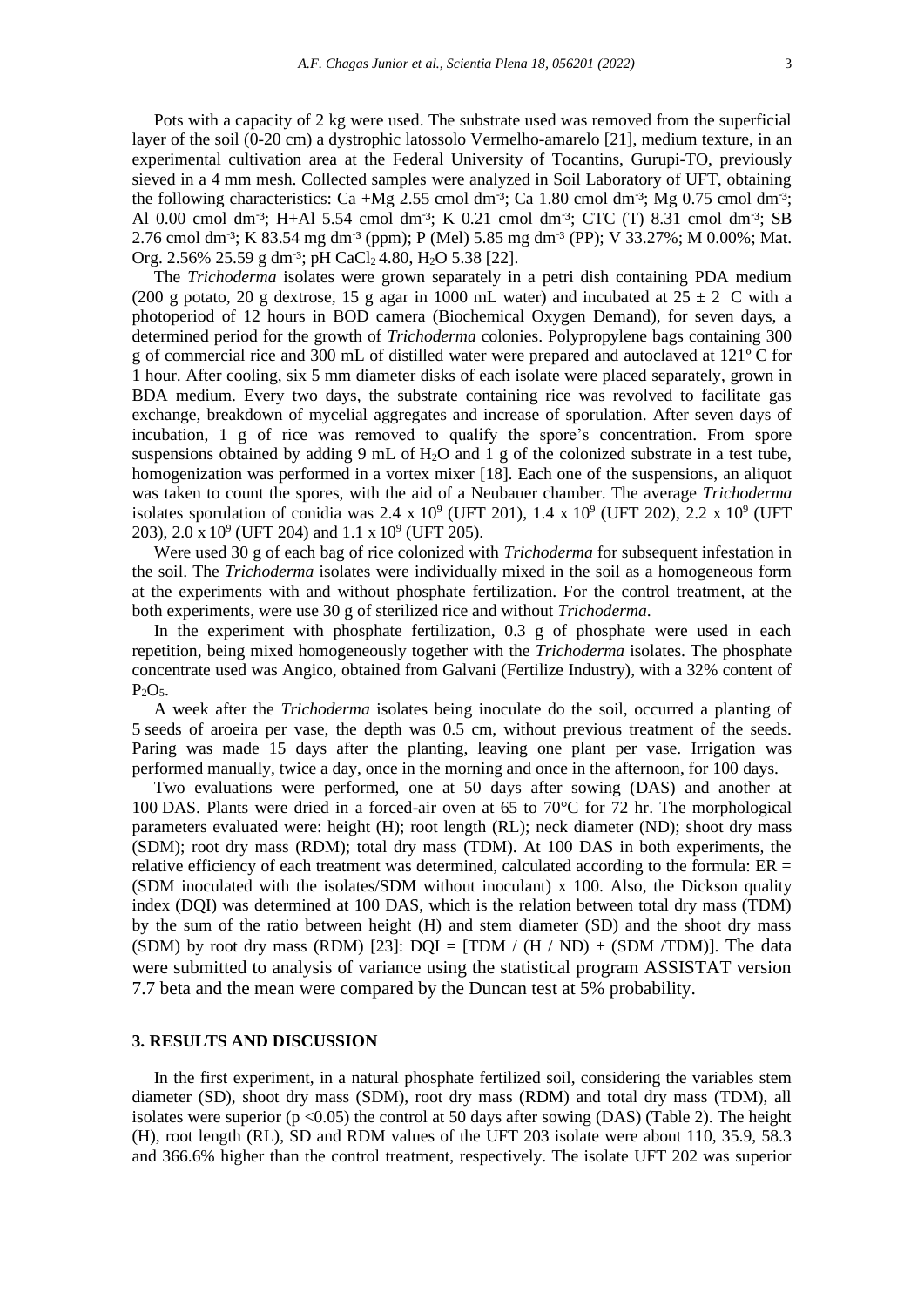(p<0.05) to the other isolates in SDM and TDM, being 925 and 211.7% superior in relation to the control treatment (Table 2).

| urungeuva ( <i>m. Auemao) Engl.) inoculatea</i> Trichogerina, <i>in natural phosphale solt.</i> |                              |                             |                             |                              |                               |                               |                              |  |
|-------------------------------------------------------------------------------------------------|------------------------------|-----------------------------|-----------------------------|------------------------------|-------------------------------|-------------------------------|------------------------------|--|
| Treatments                                                                                      | H                            | LR                          | SD                          | <b>SDM</b>                   | <b>RDM</b>                    | <b>TDM</b>                    |                              |  |
|                                                                                                 | (cm)                         | (cm)                        | (mm)                        | (g)                          | (g)                           | (g)                           | DQI                          |  |
| $50$ DAS <sup>2</sup>                                                                           |                              |                             |                             |                              |                               |                               |                              |  |
| Control                                                                                         | $5.1 \pm 0.5^d$              | $6.4 \pm 0.4$ <sup>c</sup>  | $1.2 \pm 0.05$ <sup>d</sup> | $0.04 \pm 0.00^e$            | $0.03 \pm 0.00^e$             | $0.08 \pm 0.00^e$             |                              |  |
| <b>UFT 201</b>                                                                                  | $7.5 \pm 0.6$ <sup>c</sup>   | $8.6 \pm 0.6^a$             | $1.5 \pm 0.06^c$            | $0.21 \pm 0.01$ <sup>c</sup> | $0.05 \pm 0.00$ <sup>d</sup>  | $0.27 \pm 0.01$ <sup>c</sup>  | ---                          |  |
| <b>UFT 202</b>                                                                                  | $9.2 \pm 0.8^{\rm b}$        | $8.6 \pm 0.5^{\text{a}}$    | $1.7 \pm 0.06^b$            | $0.41 \pm 0.02^a$            | $0.12 \pm 0.01^b$             | $0.53 \pm 0.02^a$             | ---                          |  |
| <b>UFT 203</b>                                                                                  | $10.7 \pm 1.1^{\text{a}}$    | $8.70,6^a$                  | $1.9 \pm 0.06^a$            | $0.35 \pm 0.01^b$            | $0.14 \pm 0.01$ <sup>a</sup>  | $0.49 \pm 0.02^b$             | ---                          |  |
| <b>UFT 204</b>                                                                                  | $6.4 \pm 0.4$ <sup>cd</sup>  | $7.30,6^{bc}$               | $1.6 \pm 0.05^{\rm b}$      | $0.20 \pm 0.01$ c            | $0.07 \pm 0.00$ <sup>c</sup>  | $0.28 \pm 0.01$ c             | ---                          |  |
| <b>UFT 205</b>                                                                                  | $6.3 \pm 0.5$ <sup>cd</sup>  | $7.90,7^{ab}$               | $1.6 \pm 0.04^b$            | $0.17 \pm 0.01$ <sup>d</sup> | $0.06 \pm 0.00$ <sup>d</sup>  | $0.23 \pm 0.01$ <sup>d</sup>  | ---                          |  |
| $C.V(\%)^3$                                                                                     | 13.6                         | 10.5                        | 5.9                         | 4.1                          | 8.3                           | 3.9                           | ---                          |  |
| <b>100 DAS</b>                                                                                  |                              |                             |                             |                              |                               |                               |                              |  |
| Control                                                                                         | $9.3 \pm 0.7$ °              | $22.8 \pm 1.9^b$            | $2.0 \pm 0.1^b$             | $0.33 \pm 0.03^b$            | $0.55 \pm 0.04$ <sup>c</sup>  | $0.89 \pm 0.08c$              | $0.17 \pm 0.01$ <sup>c</sup> |  |
| <b>UFT 201</b>                                                                                  | $19.2 \pm 2.0^{ab}$          | $31.2 \pm 2.8^a$            | $3.2 \pm 0.2^a$             | $1.70 \pm 0.11^a$            | $2.68 \pm 0.25$ <sup>ab</sup> | $4.41 \pm 0.39$ <sup>ab</sup> | $0.67 \pm 0.06^a$            |  |
| <b>UFT 202</b>                                                                                  | $21.7 \pm 2.3^{\text{a}}$    | $31.0 \pm 3.1$ <sup>a</sup> | $3.2 \pm 0.3^{\text{a}}$    | $1.90 \pm 0.21$ <sup>a</sup> | $2.91 \pm 0.28$ <sup>a</sup>  | $4.87 \pm 0.41$ <sup>a</sup>  | $0.67 \pm 0.06^a$            |  |
| <b>UFT 203</b>                                                                                  | $19.1 \pm 1.9$ <sup>ab</sup> | $30.8 \pm 3.0^{\text{a}}$   | $3.2 \pm 0.3$ a             | $1.70 \pm 0.19^{\mathrm{a}}$ | $2.7 \pm 0.27$ <sup>ab</sup>  | $4.42 \pm 0.40$ <sup>ab</sup> | $0.67 \pm 0.06^a$            |  |
| <b>UFT 204</b>                                                                                  | $21.4 \pm 2.1$ <sup>a</sup>  | $28.6 \pm 2.7$ <sup>a</sup> | $3.1 \pm 0.03^{\text{a}}$   | $1.70 \pm 0.18^{\text{a}}$   | $2.40 \pm 0.25^b$             | $4.10\pm0.39^b$               | $0.53 \pm 0.05^b$            |  |
| <b>UFT 205</b>                                                                                  | $18.5 \pm 1.9^b$             | $24.8 \pm 2.2^b$            | $3.0 \pm 0.03^{\text{a}}$   | $1.80 \pm 0.17^{\text{a}}$   | $2.7 \pm 0.26^{ab}$           | $4.64 \pm 0.44$ <sup>ab</sup> | $0.69 \pm 0.06^a$            |  |
| C.V(%)                                                                                          | 10.3                         | 9.6                         | 9.0                         | 12.9                         | 11.5                          | 9.8                           | 10.9                         |  |

*Table 2. Average values of height (H), root length (RL), stem diameter (DC), shoot dry mass (ADM), root dry mass (RDM), total dry mass (TDM) and Dickson's Quality Index (DQI) of aroeira (*Astronium va *(M. Allemão) Engl.) inoculated* Trich

<sup>1</sup>Means followed by the same lower case letter in the column do not differ by Duncan test at 5% probability.  ${}^{2}DAS =$  Days after sowing.  ${}^{3}C$  oefficient of variation.

In H, SD, RDM the isolate UFT 203 was superior  $(p<0.01)$  to the other isolates (Table 2). For the variable LR the isolates UFT 201, UFT 202, UFT 203 and UFT 205 did not differ among themselves but were superior  $(p<0.05)$  to the control and isolate UFT 204. The isolate UFT 205 did not differ statistically from the isolate UFT 204. For TDM there was variation among isolates from 187 to 562.5% in relation to the control (Table 2).

At 100 DAS the isolates UFT 201, UFT 202, UFT 203 and UFT 204 were superior  $(p<0.05)$ to the control in all the parameters evaluated. The isolate UFT 205 did not differ from the control (Table 2). The values of H, SD, SDM, RDM and TDM of isolate UFT 202 were about 133.3, 60, 475, 429 and 447% higher than the control at 100 DAS, respectively (Table 2 and Figure 1A). In H the isolates UFT 201, UFT 202, UFT 203 and UFT 204 were superior to the control and did not differ among themselves. For LR and SDM all isolates were superior (p<0.05) to the control and did not differ among themselves. For RDM and TDM the isolates UFT 201, UFT 202, UFT 203 and UFT 205 were superior and did not differ statistically. In the Dickson Quality Index (DQI), the isolates UFT 201, UFT 202, UFT 203 and UFT 205 were superior ( $p<0.05$ ) to UFT 204 and did not differ statistically among themselves, with a variation of 211 to 305% in relation to the control at 100 DAS (Table 2).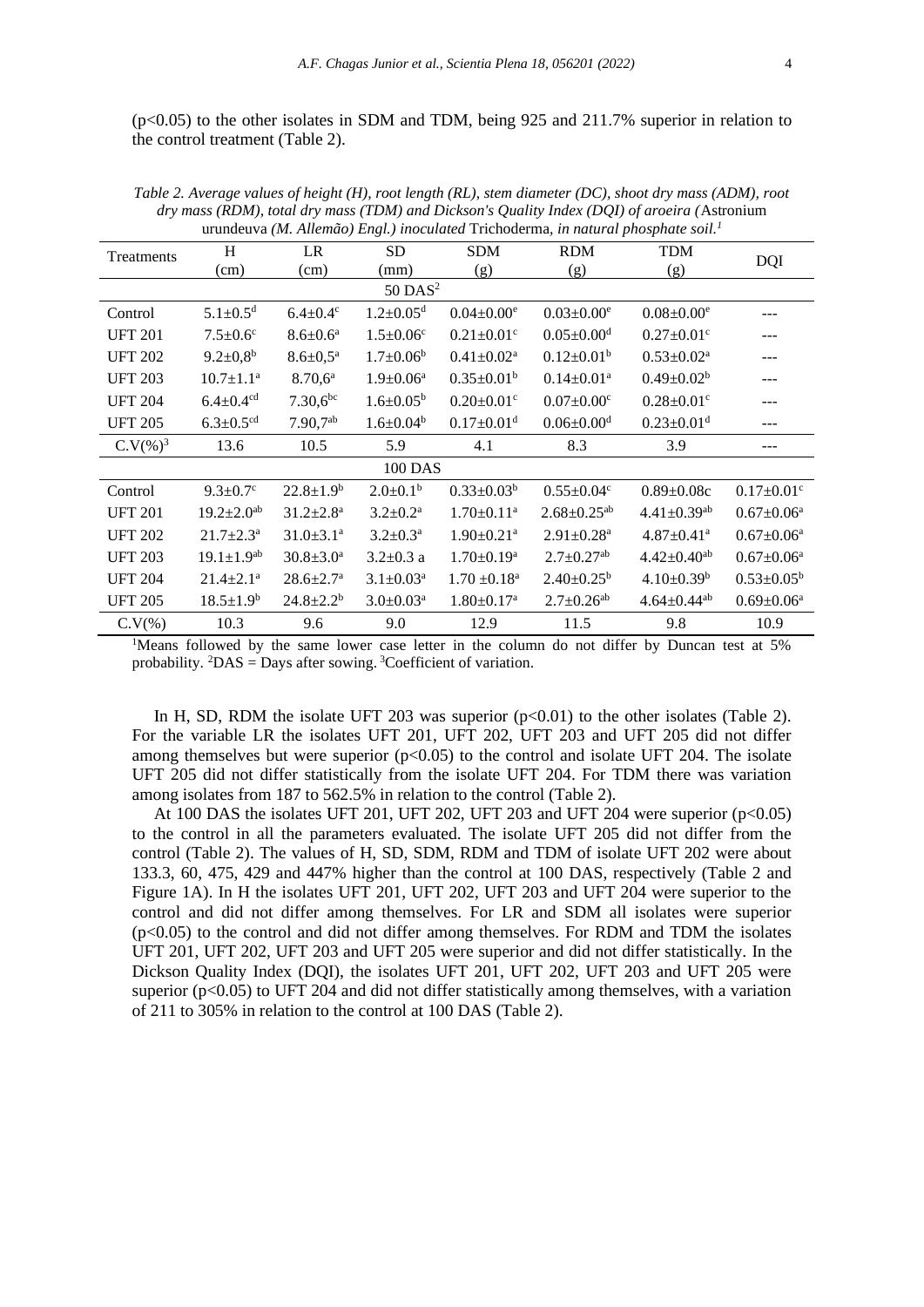

*Figure 1. Aerial part and root, at 100 days after sowing, of mastic (*Astronium urundeuva *(M. Allemão) Engl.) inoculated with isolates of* Trichoderma*, with and without phosphate fertilization, where: Experiment 1, with phosphate fertilization - A1) control, A2) UFT 201, A3) UFT 202, A4) UFT 203, A5) UFT 204 and A6) UFT 205. Experiment 2, without phosphate fertilization - B1) control; B2) UFT 201, B3) UFT 202; B4) UFT 203, B5) UFT 204 and B6) UFT 205.*

As for the relative efficiency (RE), that relates the biomass of the aerial part of the inoculated treatments with *Trichoderma* with the biomass of the aerial part of the control, all isolates were superior  $(p<0.05)$  to the control, not existing significant difference between them, with average superiority of 415% in relation to the control (Figure 2A).



*Figure 2. Relative efficiency of mastic trees (*Astronium urundeuva *(M. Allemão) Engl.) inoculated with isolates of* Trichoderma *in relation to the control without inoculation, in soil with fertilization of natural phosphate (A) and without fertilization of natural phosphate (B) (Means followed by the same lower case letter do not differ by Duncan's test at 5% probability).*

In the second experiment on soil not fertilized with natural phosphate, at 50 DAS, the isolates used were superior  $(p<0.05)$  to the control in the parameters H, SD, SDM and TDM (Table 3). For H there was no significant difference between the isolates, being up to 135% higher than the control. For LR the isolates UFT 201, UFT 203 and UFT 204 did not differ from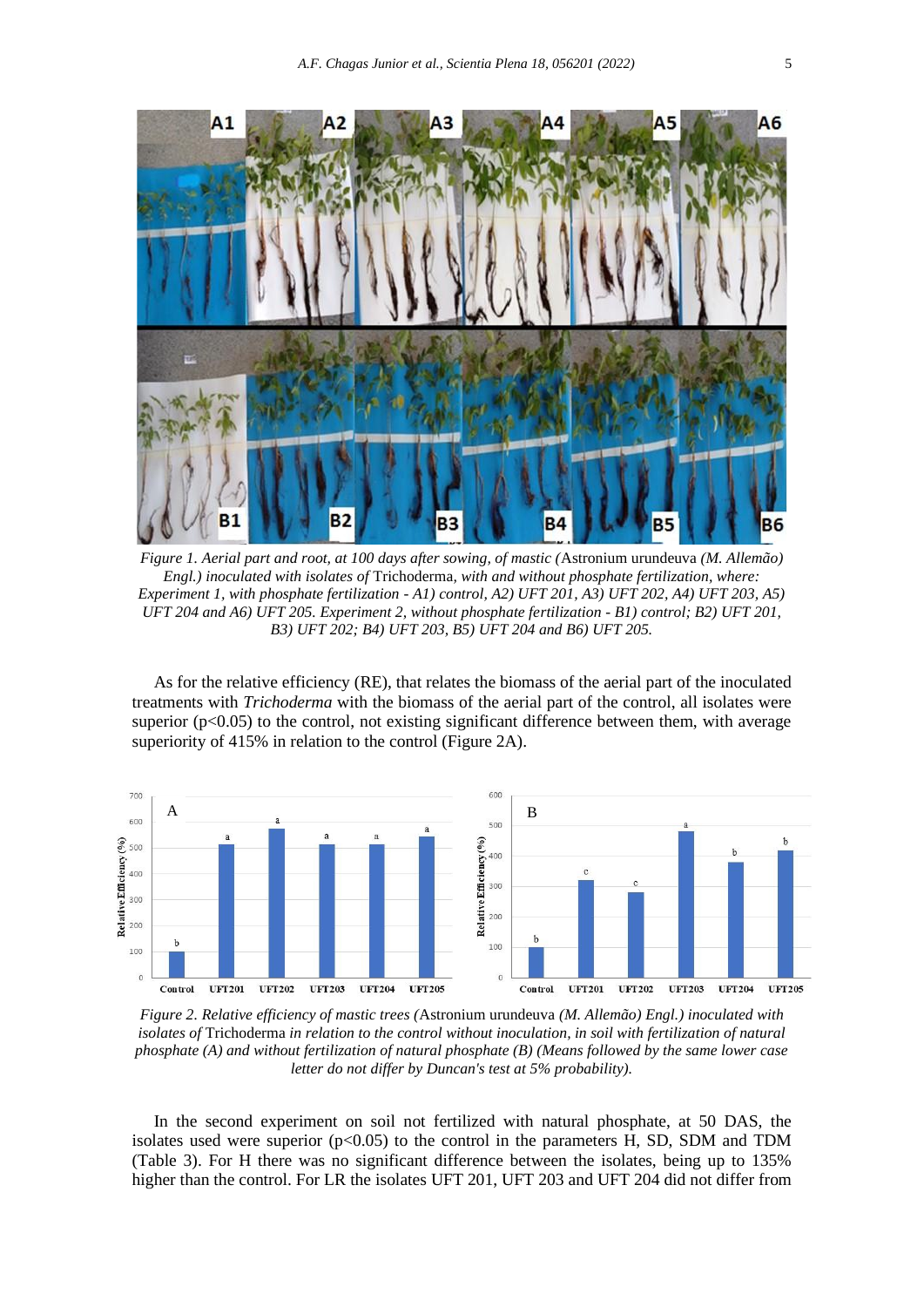the control, and the isolates UFT 202 and UFT 205 were superior  $(p<0.05)$  to the control by 34.8 and 44.9%, respectively. The isolate UFT 202 was superior (p<0.05) to the other isolates in the variables RDM and TDM, outperforming the control by 275 and 325%, respectively. In SD the performance of isolates ranged from 26.5 to 41% relative to the control.

| ти. Анетао) Елді,) тосинией мин ттенойстна, ін зон минош папита рнозрние јетнизаноп. |                          |                             |                            |                               |                               |                              |                               |  |
|--------------------------------------------------------------------------------------|--------------------------|-----------------------------|----------------------------|-------------------------------|-------------------------------|------------------------------|-------------------------------|--|
| Treatments                                                                           | H                        | LR                          | <b>SD</b>                  | <b>SDM</b>                    | <b>RDM</b>                    | <b>TDM</b>                   | <b>DQI</b>                    |  |
|                                                                                      | (cm)                     | (cm)                        | (mm)                       | (g)                           | (g)                           | (g)                          |                               |  |
| $50$ DAS <sup>2</sup>                                                                |                          |                             |                            |                               |                               |                              |                               |  |
| Control                                                                              | $4.0 \pm 0.4^{\rm b}$    | $6.9 \pm 0.7$ °             | $1.1 \pm 0.1$ <sup>c</sup> | $0.07 \pm 0.00$ <sup>d</sup>  | $0.04 \pm 0.00$ <sup>d</sup>  | $0.12 \pm 0.01$ <sup>d</sup> | $---$                         |  |
| <b>UFT 201</b>                                                                       | $9.4 \pm 0.8^{\text{a}}$ | $7.4 \pm 0.7c$              | $1.6 \pm 0.1^{ab}$         | $0.28 \pm 0.02$ bc            | $0.05 \pm 0.00$ <sup>cd</sup> | $0.34 \pm 0.03$ <sup>c</sup> | $---$                         |  |
| <b>UFT 202</b>                                                                       | $8.8 \pm 0.8^{\rm a}$    | $9.3 \pm 0.9$ <sup>ab</sup> | $1.6 \pm 0.1^a$            | $0.36 \pm 0.03$ <sup>a</sup>  | $0.15 \pm 0.02^a$             | $0.51 \pm 0.04^a$            | $---$                         |  |
| <b>UFT 203</b>                                                                       | $8.2 \pm 0.7^{\rm a}$    | $8.1 \pm 0.9$ bc            | $1.4 \pm 0.1^b$            | $0.32 \pm 0.03$ <sup>ab</sup> | $0.08 \pm 0.01$ <sup>b</sup>  | $0.40 \pm 0.03^b$            | $---$                         |  |
| <b>UFT 204</b>                                                                       | $9.1 \pm 0.8^a$          | $7.8 \pm 0.8$ <sup>c</sup>  | $1.5 \pm 0.1^{ab}$         | $0.29 \pm 0.02$ bc            | $0.07 \pm 0.01$ <sup>bc</sup> | $0.37 \pm 0.03$ bc           | $---$                         |  |
| <b>UFT 205</b>                                                                       | $9.0 \pm 1.0^a$          | $10.0 \pm 1.1^a$            | $1.5 \pm 0.1^b$            | $0.27 \pm 0.02$ <sup>c</sup>  | $0.06 \pm 0.00^{bc}$          | $0.33 \pm 0.03$ <sup>c</sup> | $---$                         |  |
| $C.V(\%)^3$                                                                          | 10.9                     | 12.1                        | 9.6                        | 11.28                         | 20.74                         | 10.56                        |                               |  |
| 100 DAS                                                                              |                          |                             |                            |                               |                               |                              |                               |  |
| Control                                                                              | $11 \pm 0.7^{\circ}$     | $15 \pm 1.2^c$              | $2.3 \pm 0.1^b$            | $0.5 \pm 0.04$ <sup>d</sup>   | $0.59 \pm 0.05$ <sup>d</sup>  | $1.09 \pm 0.10^d$            | $0.19 \pm 0.01$ <sup>d</sup>  |  |
| <b>UFT 201</b>                                                                       | $19 \pm 1.2^b$           | $26 \pm 2.2^{\text{a}}$     | $3.4 \pm 0.2^{\text{a}}$   | $1.6 \pm 0.11$ <sup>c</sup>   | $2.0 \pm 0.21$ <sup>c</sup>   | $3.75 \pm 0.33$ <sup>c</sup> | $0.56 \pm 0.04$ c             |  |
| <b>UFT 202</b>                                                                       | $19\pm1.3^{b}$           | $23 \pm 1.8^b$              | $3.5 \pm 0.2^a$            | $1.4 \pm 0.15$ <sup>c</sup>   | $3.0 \pm 0.29$ <sup>a</sup>   | $4.49 \pm 0.43^b$            | $0.73 \pm 0.08$ <sup>ab</sup> |  |
| <b>UFT 203</b>                                                                       | $23 \pm 1.7^{\rm a}$     | $26 \pm 2.3^{\text{a}}$     | $3.6 \pm 0.2^{\text{a}}$   | $2.4 \pm 0.2.3$ <sup>a</sup>  | $3.1 \pm 0.30^a$              | $5.63 \pm 0.56$ <sup>a</sup> | $0.78 \pm 0.07^{\text{a}}$    |  |
| <b>UFT 204</b>                                                                       | $19\pm1.5^{b}$           | $26 \pm 2.4^{\text{a}}$     | $3.5 \pm 0.2^a$            | $1.9 \pm 0.18^b$              | $2.4 \pm 0.21^b$              | $4.38 \pm 0.44^b$            | $0.68 \pm 0.06^b$             |  |
| <b>UFT 205</b>                                                                       | $23 \pm 1.8^a$           | $23 \pm 1.9^b$              | $3.4 \pm 0.2^a$            | $2.1 \pm 0.22^b$              | $3.0 \pm 0.29$ <sup>a</sup>   | $5.17 \pm 0.50$ <sup>a</sup> | $0.70 \pm 0.06^b$             |  |
| C.V(% )                                                                              | 7.4                      | 7.5                         | 6.5                        | 10.8                          | 9.4                           | 9.5                          | 8.5                           |  |

*Tabela 3. Mean values of height (H), root length (RL), stem diameter (SD), shoot dry mass (SDM), root dry mass (RDM), total dry mass (TDM) and Dickson Quality Index (DQI) from (*Astronium urundeuva *(M. Allemão) Engl.) inoculated with* Trichoderma*, in soil without natural phosphate fertilization.<sup>1</sup>*

<sup>1</sup>Means followed by the same lower case letter in the column do not differ by Duncan test at 5% probability.  ${}^{2}DAS =$ Days after sowing.  ${}^{3}C$ oefficient of variation.

At 100 DAS, all isolates were superior  $(p<0.05)$  to the control in the parameters evaluated (Table 3 and Figures 3B). The isolates UFT 203 and UFT 205 were superior  $(p<0.05)$  to the others and the control in the parameters H and DTM.

For LR the isolates UFT 201, UFT 203 and UFT 204 were 73% superior to the control at 100 DAS (Table 3). For SD the isolates did not differ statistically, showing superiority to the control varying between 47 to 55.8%, respectively. The isolate UFT 203 was superior ( $p<0.05$ ) to the other isolates in SDM, with a superiority of 71% in relation to the isolate UFT 202 and 389.8% superior to the control. In RDM the isolates UFT 202, UFT 203 and UFT 205 were superior  $(p<0.05)$  to the other isolates and the control, ranging from 408 to 425.4% in relation to the control. For DQI the isolate UFT 203 was superior  $(p<0.01)$  to the isolates UFT 201, UFT 204 and UFT 205, differing by 39% in relation to the isolate UFT 201 and 310% for the control (Table 3).

As for the relative efficiency (RE), in this experiment with inoculation of *Trichoderma* in soils without natural phosphate fertilization, all isolates were superior  $(p<0.05)$  to the control and among the isolates the UFT 203 was superior  $(p<0.05)$  to the others (Figure 2B).

The promotion of the growth of the plants provided by *Trichoderma* is attributed to the valorization of the biomass of roots, there is a greater mobilization and uptake of nutrients increasing the rate of photosynthesis in the plant [24], a result that was verified in the present work that can be observed in Tables 2 and 3 and Figures 1 and 2.

Plant growth can also be related to the capacity of *Trichoderma* to solubility phosphates and siderophores. Several papers report this ability [13, 16, 25]. *Trichoderma* produce organic acids such as gluconic, fumaric and citric acid that can decrease soil pH facilitating the solubilization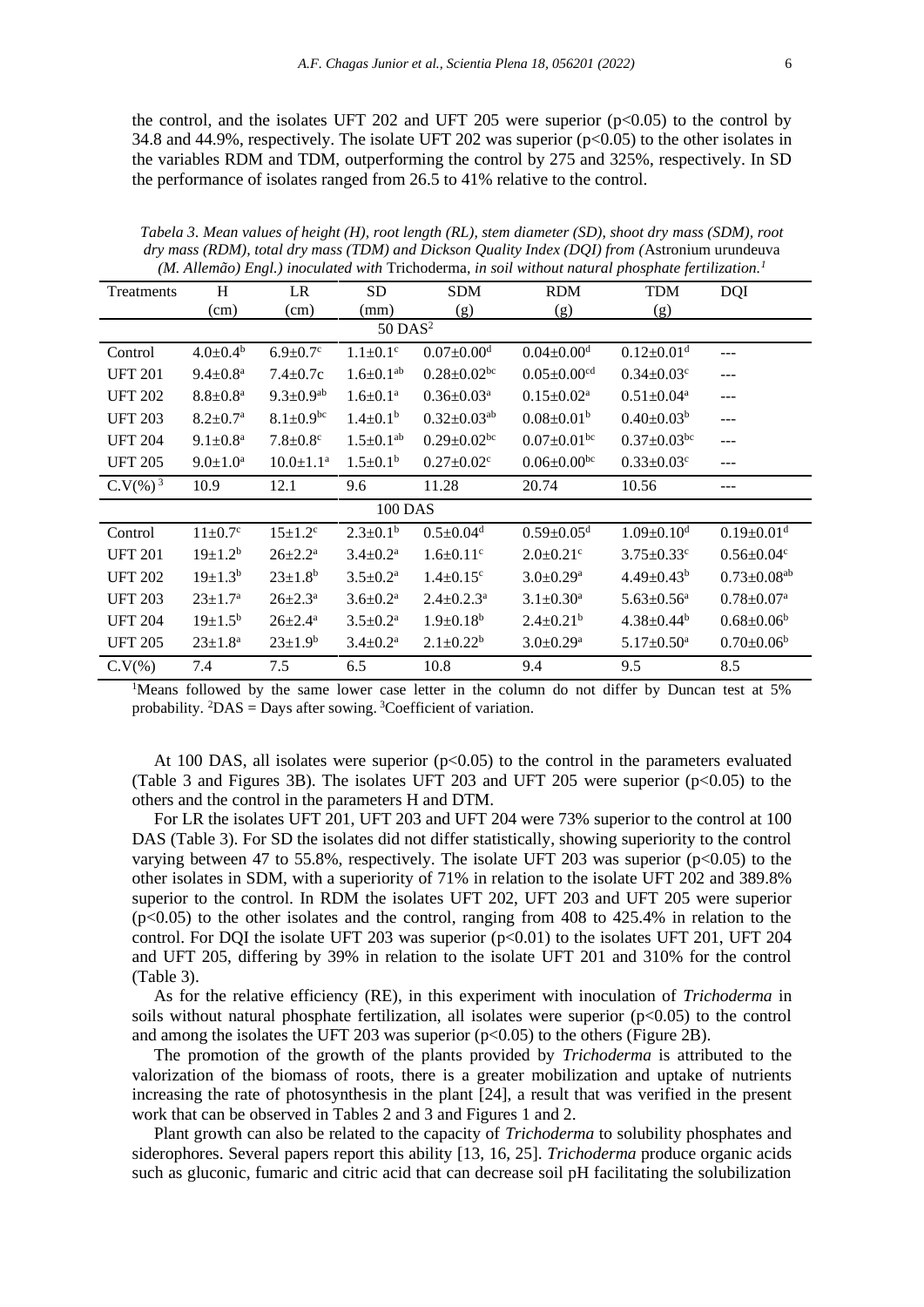Using 14 *Trichoderma* stipes extracted from the rhizosphere of forest trees such as *Pinus roxburghii*, *Cedrus deodara*, *Bambusa bambos*, *Psidium guajava* and *Quercus* sp., tested *in vitro* and in a greenhouse with chickpea (*Cicer arietinum* L.), Kapri and Tewari (2010) [27] proved the potential in phosphate solubilization of the isolates and growth promotion. Similar results were reported by Chagas Junior et al. (2014) [28] in the culture of cowpea bean (*Vigna unguicula* L. (Walp*.*)) cultivated in soil of the Cerrado Tocantinense with *Trichoderma* inoculation.

Isolates of *Trichoderma* are able to promote plant growth by synthesizing the hormone indoleacetic acid (IAA) [29]. Hoyos-Carvajal et al. (2009) [30] evaluating the production of secondary metabolites in 101 isolates of *Trichoderma* found that 60% of the strains were able to produce AIA or auxin-like.

The potential as plant growth promoter by fungus of the genus *Trichoderma* spp. has also been reported to biocontrol and colonization capacity of the rhizosphere [26]. There are several defense mechanisms used by the fungus, among them is the production of secondary metabolites (antibiotics) and antifungal enzymes, being more than 100 bioactive compounds, acting as hyperparasitism and competition for nutrients [31].

In plants of short cycle, the fungus *Trichoderma* presented biomass increment in several researched cultures, such as for beans [32], soybean [33], rice [13], tomatoes [34, 35] and in black oats [36]. Species of long cycle have also been researched to verify the action of the fungus *Trichoderma* in its initial growth. In *Pinus radiata* using *T. atroviride*, Reglinski et al. (2012) [37] found an increase in root biomass and by more than 40%, and more than 12% in diameter compared to the control. In *Pinus radiata* Hohmann *et al.* (2011) [5] found increases of 16% in height and 31% in root dry weight compared to the control. Santos et al. (2008) [38] evaluated the effect of isolates on the root and aboveground development of *Eucalyptus urogradis* and found a 79% root development and 42.2% aboveground development with the isolate CEM 522. In rubber tree (*Hevea brasiliensis* Muell. Arg.) *Trichoderma* promoted increases in diameter by 13.81%, height by 22.19%, above ground dry mass by 39.96% and root dry mass by 21.13% compared to the control [16]. In cambará (*Gochnatia polymorpha) T. harzianum* promoted growth of 165.7% for height, 1,700% for root dry biomass and 2,940% in MSPA relative to the control [17]. In *Eucalyptus urophylla* and *Eucalyptus brassiana* Chagas Junior et al. (2021) [39] concluded that the inoculation of *Trichoderma* promoted the initial growth of seedlings of these species, where there was specificity for the different species of *Trichoderma* in relation to the plant species, with better relationship between the species *E*. *urophylla* with *T. longibrachiatum* and *E. brassiana* with *T. harzianum*.

At 100 days the isolate UFT 205 inoculated in the soil with natural phosphate fertilization showed 32.6% higher DQI, while the isolate UFT 203, without fertilization of the soil with natural phosphate, was 50% higher than the result obtained by Kratka and Correia (2015) [40]. The DQI results obtained using *Trichoderma* at 100 DAS with or without phosphate fertilization were superior to the results found by Tsukamoto Filho et al. (2013) q41] in *Myracrodruon urundeuva* Fr. All. which was 0.19 at 110 days.

The action of growth promoting fungi on plants is specific and may vary according to the environment, the substrate used, the climate, the humidity, the strain used, the availability of nutrients as well as the interference of other micro-organisms. For this range of factors that can influence the action of this fungus and considering the economic and environmental importance of native forest species the results are relevant for the improvement of silvicultural techniques, requiring more specific studies to know the mechanisms in growth promotion of forest seedlings by *Trichoderma*.

#### **4. CONCLUSION**

The inoculation of different *Trichoderma* species promoted the plant growth of aroreira (*Astronium urundeuva* (M. Allemão) Engl.) in soils fertilized or not with natural phosphate. The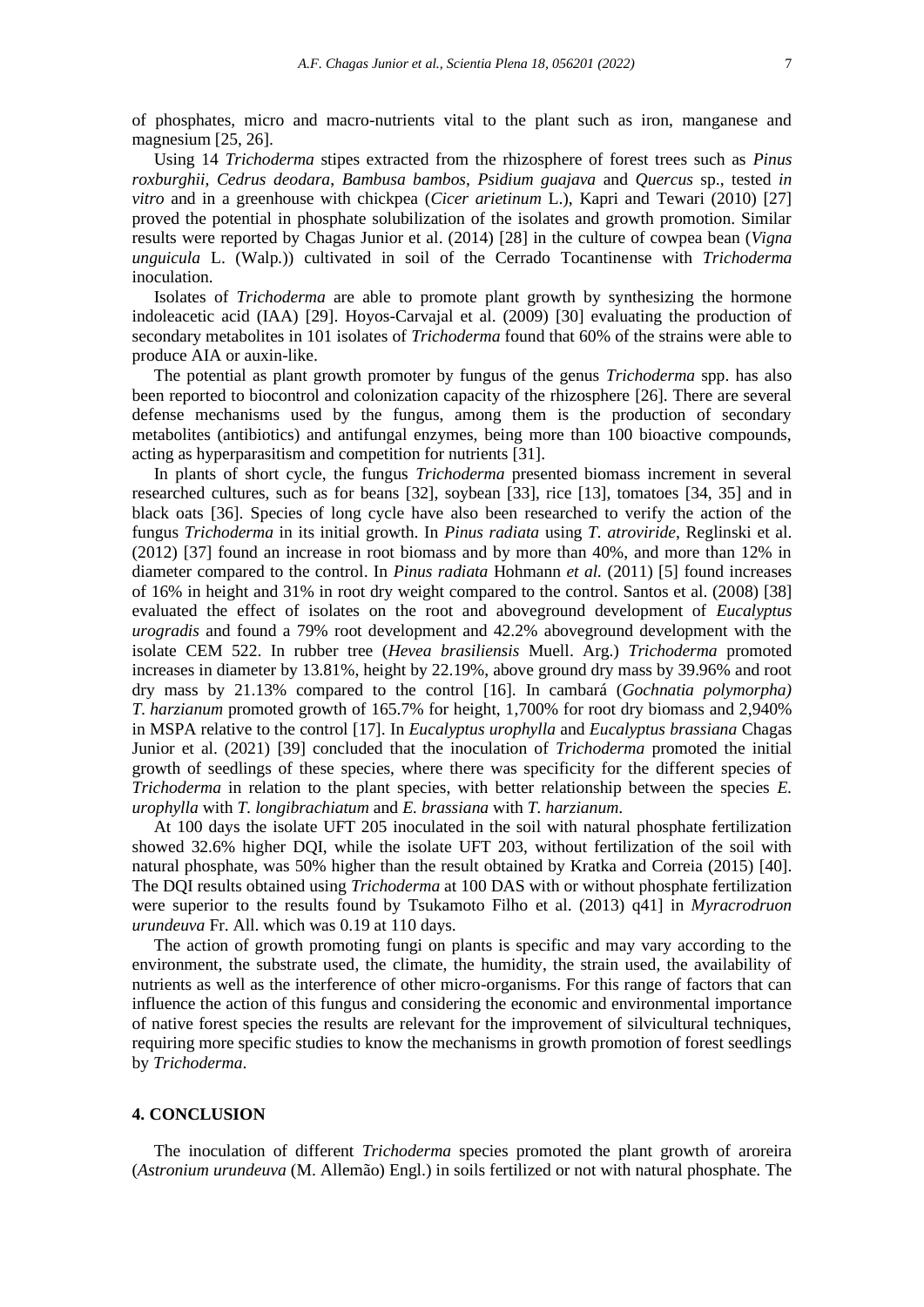isolate UFT 203 was an efficient growth promoter of mastic, considering all the variables evaluated at 100 DAS, inoculated in soils with or without fertilization with natural phosphate.

The results are relevant for the improvement of silvicultural techniques with the inoculation of microorganisms that promote plant growth.

#### **5. ACKNOWLEDGMENTS**

Ao Programa de Pós graduação em Ciências Florestais e Ambienteis/PPGCFA/UFT, pelos recursos para tradução e publicação de artigos científicos.

#### **6. REFERENCES**

- 1. Taiz L, Zeiger E. Fisiologia vegetal. 3. ed. Porto Alegre (RS): Artmed; 2004.
- 2. Holford ICR. Soil phosphorus: its measurement, and its uptake by plants. Austr J Soil Res. 1997;35:227-39. doi: 10.1071/s96047
- 3. Lorenzi H. Árvores brasileiras: manual de identificação e cultivo de plantas arbóreas nativas do Brasil. São Paulo: Plantarum; 1992.
- 4. Neto JF, Dantas AMM, Silva FHA, Cruz BLS, Ambrósio MMQ, Nascimento SRC. Efeito de adubo verde e *Trichoderma harzianum* na sobrevivência de *Fusarium solani* e no desenvolvimento do meloeiro. Rev Agroambiente. 2016;10(1):44-9. doi: 10.18227/1982-8470ragro.v10i1.2800
- 5. Hohmann P, Jones EE, Hilla RA, Stewart A. Understanding *Trichoderma* in the root system of *Pinus radiata*: associations between rhizosphere colonisation and growth promotion for commercially grown seedlings. Fungal Biol. 2011;115:759-67. doi: 10.1016/j.funbio.2011.05.010
- 6. Mendoza-Mendoza A, Zaid R, Lawry R, Hermosa R, Monte E, Horwitz BA, et al. Molecular dialogues between *Trichoderma* and roots: role of the fungal secretome. Fungal Biol Rev. 2016;32(2):62-85. doi: 10.1016/j.fbr.2017.12.001
- 7. Monte BH, Bettiol E, Hermosa R. *Trichoderma* e seus mecanismos de ação para o controle de doenças de plantas. In: Meyer MC, Mazaro SM, Silva JC, editores. *Trichoderma*: Uso na Agricultura. Brasília (DF): Embrapa; 2019. p. 181-199.
- 8. Srivastava R, Khalid A, Singh USE, Sharma AK. Evaluation of arbuscular mycorrhizal fungus, *Pseudomonas fluorescente* and *Trichoderma harzianum* formulation against *Fusarium oxysporum* f. sp. *lycopersici* for the management of tomato wilt. Biological Control. 2010;53(1):24-31. doi: 10.1016/j.biocontrol.2009.11.012
- 9. Chagas Junior AF, Chagas LFB, Miller LO, Oliveira JC. Efficiency of *Trichoderma asperellum* UFT 201 as plant growth promoter in soybean. Afr J Agric Res. 2019;14(5):263-71. doi.org/10.5897/AJAR2018.13556
- 10.Battaglia D, Bossi S, Cascone P, Digilio MC, Prieto JD, Guerrieri PFE, et al. Tomato below ground above ground interactions: *Trichoderma longibrachiatum* affects the performance of *Macrosiphum euphorbiae* and its natural antagonists. Am Phytopathol Soc. 2013;26(10):1249-56. doi: [10.1094/MPMI-02-13-0059-R](https://doi.org/10.1094/MPMI-02-13-0059-R)
- 11.Brotman Y, Landau U, Inostroza AC, Takayuki T, Fernie AR, Chet I, et al. *Trichoderma*-Plant root colonization: escaping early plant defense responses and activation of the antioxidant machinery for saline stress tolerance. PLOS Pathog. 2013;9(3):1-15. doi: 10.1371/journal.ppat.1003221
- 12. Gupta KJ, Mur AJ, Brotman Y. *Trichoderma asperelloides* suppresses nitric oxide generation elicited by *Fusarium oxysporum* in *Arabidopsis* roots. Mol Plant Microbe Interact. 2014;27(4):307-14. [doi:](https://doi.org/10.1094/MPMI-06-13-0160-R)  [10.1094/MPMI-06-13-0160-R](https://doi.org/10.1094/MPMI-06-13-0160-R)
- 13.Chagas LFB, Chagas Junior AF, Carvalho MR, Miller LO, Colonia BS. Evaluation of the phosphate solubilization potential of *Trichoderma* strains (*Trichoplus* JCO) and effects on rice biomass. J Soil Sci Plant Nutrition. 2015;15(3):794-804. doi: 10.4067/S0718-95162015005000054
- 14.Chagas LFB, Chagas Junior AF, Castro HG. Phosphate solubilization capacity and indole acetic acid production by *Trichoderma* strains for biomass increase on basil and mint plants. Braz J Agriculture. 2017;92(2):176-85. [doi: 10.37856/bja.v92i2.3221](https://doi.org/10.37856/bja.v92i2.3221)
- 15.Chagas LFB, Colonia BSO, Santos GR, Scheidt GN, Portella ACF, Soares LP, et al. Rice growth influence by *Trichoderma* spp. with natural phosphate fertilization under greenhouse conditions. Int J Development Res. 2017;07(06):13147-52.
- 16. Promwee A, Kraisila MI, Intana W, Chammwarng C, Yenjit P. Phosphate solubilization and growth promotion of rubber tree (Hevea brasiliensis Muell. Arg.) by Trichoderma Strains. J Agric Sci. 2014;6(9):8-20. doi: 10.5539/jas.v6n9p8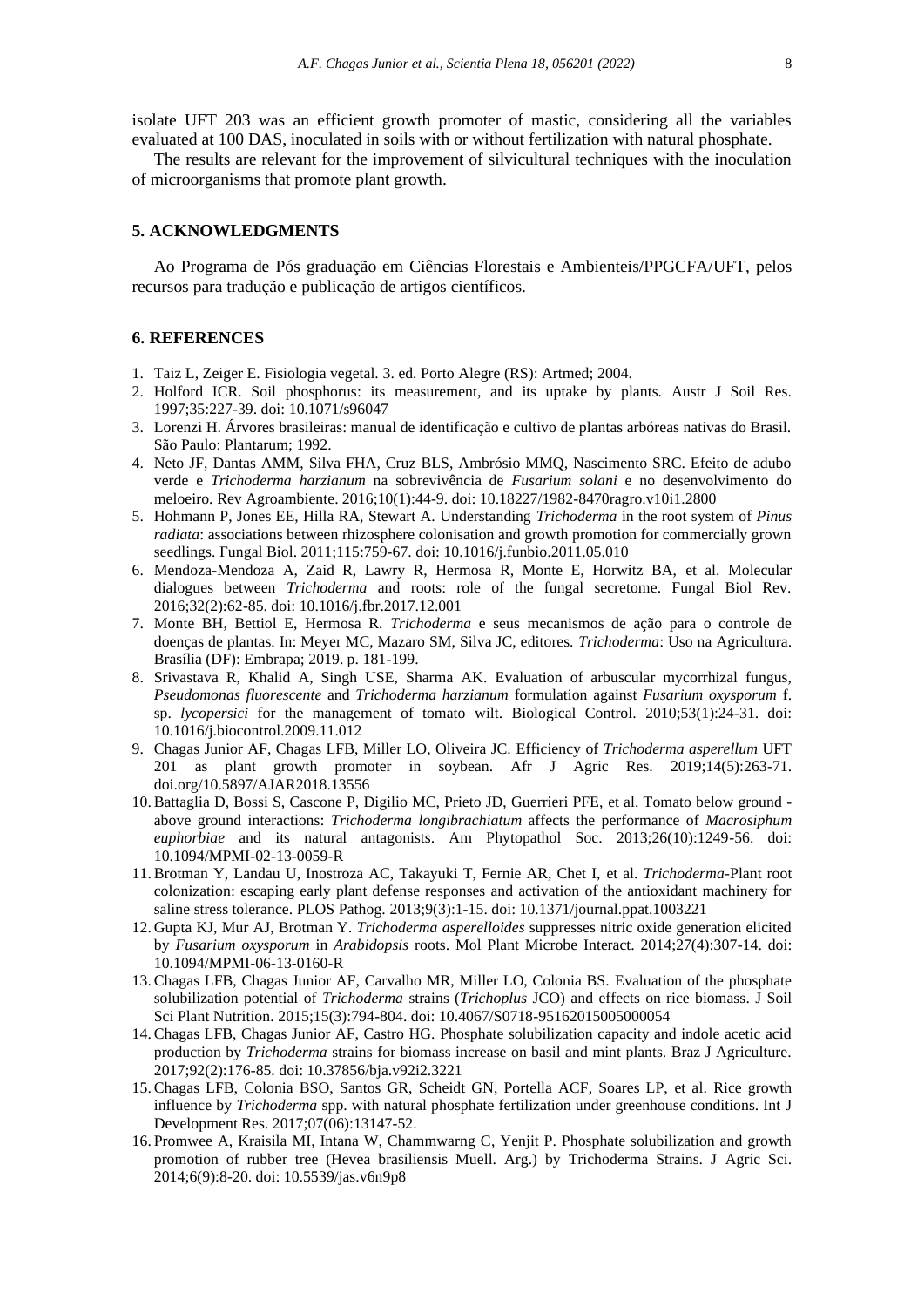- 17. Machado DM, Tavares AP, Lopes SJ, Silva CF. *Trichoderma* spp. na emergência e crescimento de mudas de cambará (*Gochnatia polymorpha* Less.) Cabrera). Rev Árvore. 2015;39(1):167-76. doi: 10.1590/0100-67622015000100016
- 18.Carvalho Filho MR, Mello SCM, Santos RP, Menêzes JE. Avaliação de isolados de *Trichoderma* na promoção de crescimento, produção de ácido indolacético in vitro e colonização endofítica de mudas de eucalipto. Brasília (DF): Embrapa Recursos Genéticos e Biotecnologia; 2008.
- 19. Samuels GJ, Ismaiel A, Bon MC, De Respinis S, Petrini O. *[Trichoderma](http://www.straininfo.net/publications/139621) asperellum* sensu lato [consists of two cryptic species.](http://www.straininfo.net/publications/139621) Mycologia. 2010;102(4):944-66. doi: 10.3852/09-243
- 20. Hoyos-Carvajal L, Orduz S, Bissett J. Genetic and metabolic biodiversity of *Trichoderma* from Colombia and adjacent neotropic regions. Fungal Genetics Biol. 2009;46(9):615-31. doi: 10.1016/j.fgb.2009.04.006
- 21. Santos HG, Jacomine PKT, Anjos LHC, Oliveira VA, Lumbreras JF, Coelho MR, et al. Sistema Brasileiro de Classificação de Solos. 5. ed. Brasília (DF): Embrapa Solos; 2018.
- 22. Empresa Brasileira de Pesquisa Agropecuária (Embrapa). Manual de análises químicas de solos, plantas e fertilizantes. 2. ed. Brasília (DF): Embrapa; 2009.
- 23. Dickson A, Leaf AL, Hosner JF. Quality appraisal of white spruce and white pine seedling stock in nurseries. Forest Chronicles. 1960;36:10-3. doi: [10.5558/tfc36010-1](https://doi.org/10.5558/tfc36010-1)
- 24. Harman GE. Overview of mechanisms and uses of *Trichoderma* spp. Phytopathology. 2006;96:190-4. doi: 10.1094/PHYTO-96-0190
- 25. Srivastava MP, Tiwari R, Sharma N. Effect of diferente cultural variables on siderophores produced by *Trichoderma* spp. Int J Adv Res. 2013;1(7):1-6.
- 26.Brotman Y, Gupta KJ, Viterbo A. *Trichoderma*. Current Biol. 2010;20:390-1. doi: 10.1016/j.cub.2010.02.042
- 27. Kapri A, Tewari L. Phosphate solubilization potential and phosphatase activity of rhizospheric *Trichoderma* spp. Braz J Microbiol. 2010;41(3):787-95. doi: [10.1590/S1517-83822010005000031](https://dx.doi.org/10.1590%2FS1517-83822010005000031)
- 28.Chagas Junior AF, Oliveira AG, Reis HB, Santos GR, Chagas LB, Miller LO. Efficiency of combined inoculation of *rhizobia* and *Trichoderma* spp. in different cultivars of cowpea (*Vigna unguiculata*) in the "cerrado" (Brazilian savanna). Rev Ciências Agrárias. 2014;37(1):20-8. doi: [10.19084/rca.16795](https://doi.org/10.19084/rca.16795)
- 29. Oliveira AG, Chagas Junior AF, Santos GR, Miller LO, Chagas LFB. Potencial de solubilização de fosfato e produção de AIA por *Trichoderma* spp. Rev Verde. 2012;7(3):149-55. doi: [10.18378/rvads.v7i3.1338](http://dx.doi.org/10.18378/rvads.v7i3.1338)
- 30. Hoyos-Carvajal L, Orduz S, Bissett J. Growth stimulation in bean (*Phaseolus vulgaris* L.) by *Trichoderma*. Biological Control. 2009;51:409-16. doi: [10.1016/j.biocontrol.2009.07.018](https://doi.org/10.1016/j.biocontrol.2009.07.018)
- 31. Hermosa R, Viterbo A, Chet I, Monte E. Plant-beneficial effects of *Trichoderma* and of its genes. Microbiology. 2012;158(1):17-25. doi: [10.1099/mic.0.052274-0](https://doi.org/10.1099/mic.0.052274-0)
- 32. Pedro EAS, Harakava R, Lucon CMM, Guzzo SD. Promoção do crescimento do feijoeiro e controle da antracnose por *Trichoderma* spp. Pesqui Agropecu Bras. 2012;47(11):1589-1595. doi: [10.1590/S0100-204X2012001100005](https://doi.org/10.1590/S0100-204X2012001100005)
- 33. Milanesi PM, Blume E, Muniz MFB, Reiniger LRS, Antoniolli ZI, Junges E, et al. Detecção de *Fusarium* spp. e *Trichoderma* spp. e antagonismo de *Trichoderma* sp. em soja sob plantio direto. Semina: Ciências Agrárias. 2013;34(6):3219-34. doi: 10.5433/1679-0359.2013v34n6Supl1p3219
- 34. Fontenelle ADB, Guzzo SD, Lucon CMM, Harakava R. Growth promotion and induction of resistance in tomato plant against *Xanthomonas euvesicatoria* and *Alternaria solani* by *Trichoderma*  spp. Crop Protection. 2011;30:1492-500. doi: [10.1016/j.cropro.2011.07.019](https://doi.org/10.1016/j.cropro.2011.07.019)
- 35. Li R, Cai F, Pang G, Shen QR, Li R, Chen W. Solubilisation of phosphate and micronutrients by *Trichoderma harzianum* and Its relationship with the promotion of tomato plant growth. PLOS ONE. 2015;10(6):1-15. doi: [10.1371/journal.pone.0130081](https://doi.org/10.1371/journal.pone.0130081)
- 36. Machado RG, De As ELS, Damasceno RG, Hahn L, Almeida D, Morais T, et al. Promoção de crescimento de *Lotus corniculatus L*. e *Avena strigosa Schreb* pela inoculação conjunta de *Trichoderma harzianum* e rizóbio. Ciênc Nat. 2011;33(2):111-26. doi: 10.5902/2179460X9365
- 37.Reglinski T, Rodenburg N, Taylor JT, Northcott GL, Ah Chee A, Spiers TM, et al. *Trichoderma atroviride* promotes growth and enhances systemic resistance to *Diplodia pinea* in radiata pine (*Pinus radiata*) seedlings. Forest Pathol. 2012;42:75-8. doi: [10.1111/j.1439-0329.2010.00710.x](https://doi.org/10.1111/j.1439-0329.2010.00710.x)
- 38. Santos RP, Carvalho Filho MR, Martins I. Avaliação de isolado de *Trichoderma* ssp. e *Gliocladium Virens* na promoção do crescimento em mudas de Eucalipto e na produção de ácido idolacético in vitro. Brasília (DF): Embrapa Recursos Genéticos e Biotecnológicos; 2008.
- 39.Chagas Junior AF, Gomes FL, Souza MC, Martiz ALL, Oliveira RS, Giongo M, et al. *Trichoderma* como promotor de crescimento de mudas de eucaliptos. J Biotechnol Biod. 2021;9(1):60-72. doi: 10.20873/jbb.uft.cemaf.v9n1.chagasjunior